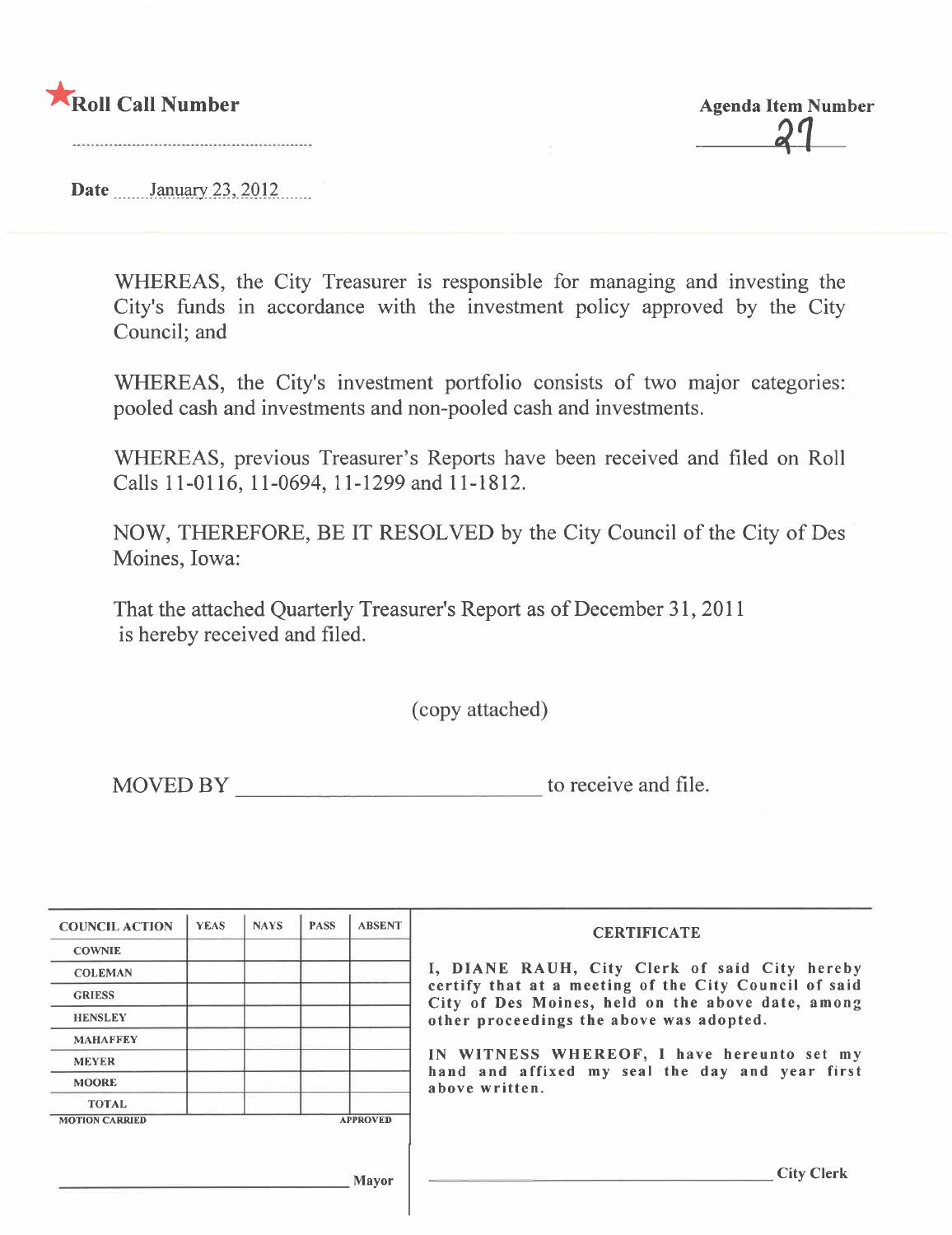# QUARTERLY TREASURER'S REPORT As of December 31, 2011

Scott Sanders, Finance Director/Treasurer Heide U. Green, Treasury Manager Prepared by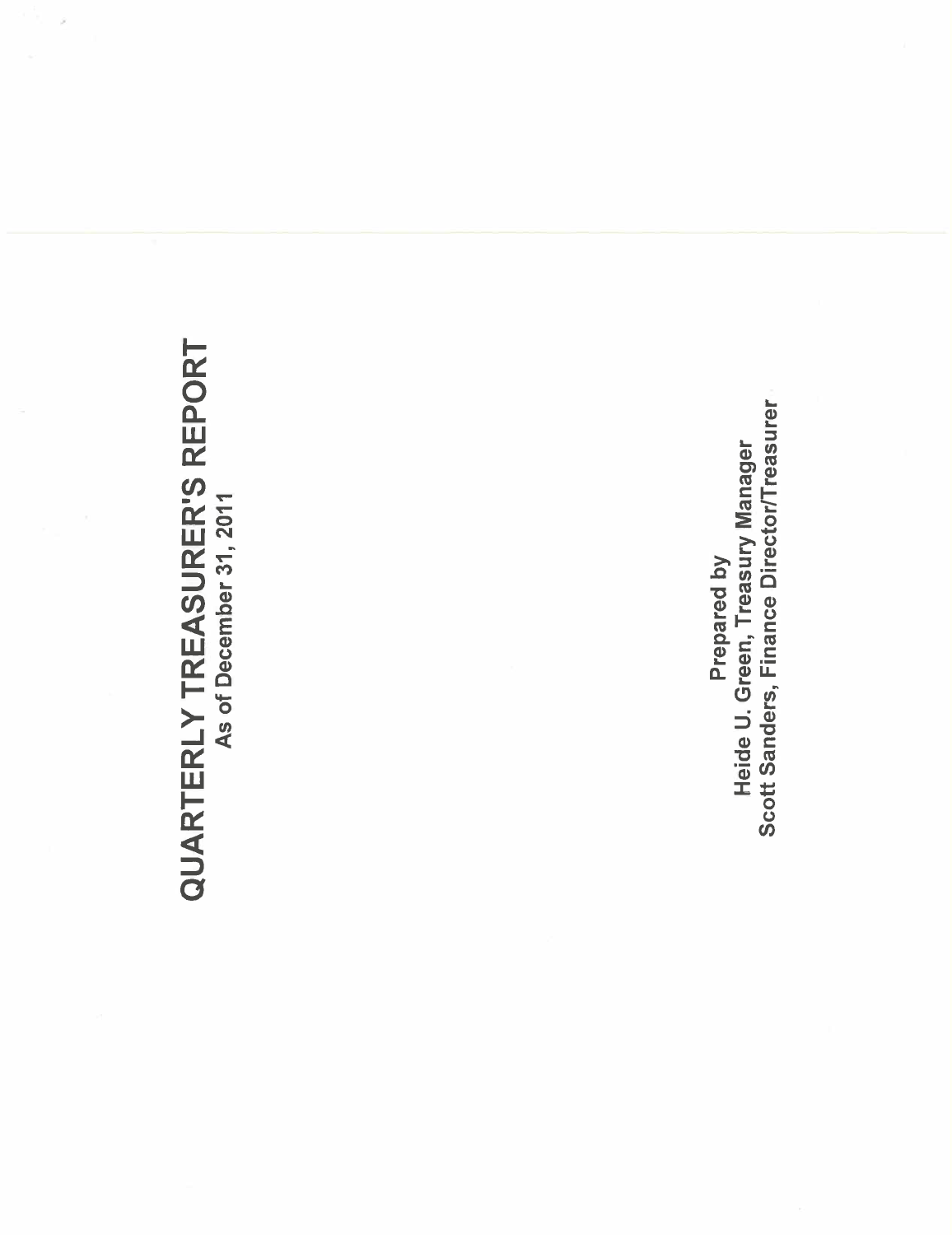Quarterly Treasurer's Report Quarterly Treasurer's Report As of December 31, 2011 As of December 31, 2011

# **Background**

In accordance with the City's investment policy, State law, and Federal arbitrage and grant regulations, the Finance Director/Treasurer manages the City's funds as follows: In accordance with the City's investment policy, State law, and Federal arbitrage and grant regulations, the Finance Director/Treasurer manages the City's funds as follows:

"It is the policy of the City of Des Moines to invest public funds not currently needed in a manner which will provide protection of principal, "It is the policy of the City of Des Moines to invest public funds not currently needed in a manner which will provide protection of principal meet the daily cash flow demands of the City and provide market returns." meet the daily cash flow demands of the City and provide market returns."

Therefore, the primary objectives, in priority order, of the investment Therefore, the primary objectives, in priority order, of the investment activities are: activities are:

- 1. Safety of principal<br>2. Liquidity<br>3. Return on investmo 1. Safety of principal
	- 2. Liquidity
- Return on investments 3. Return on investments

**May** (Source: Investment Policy of the City of Des Moines, effective May (Source: Investment Policy of the City of Des Moines, effective 2006)

### Purpose

This report is intended to permit City Council and the public to monitor the This report is intended to permit City Council and the public to monitor the Treasurer's compliance with the three objectives stated above. Treasurer's compliance with the three objectives stated above.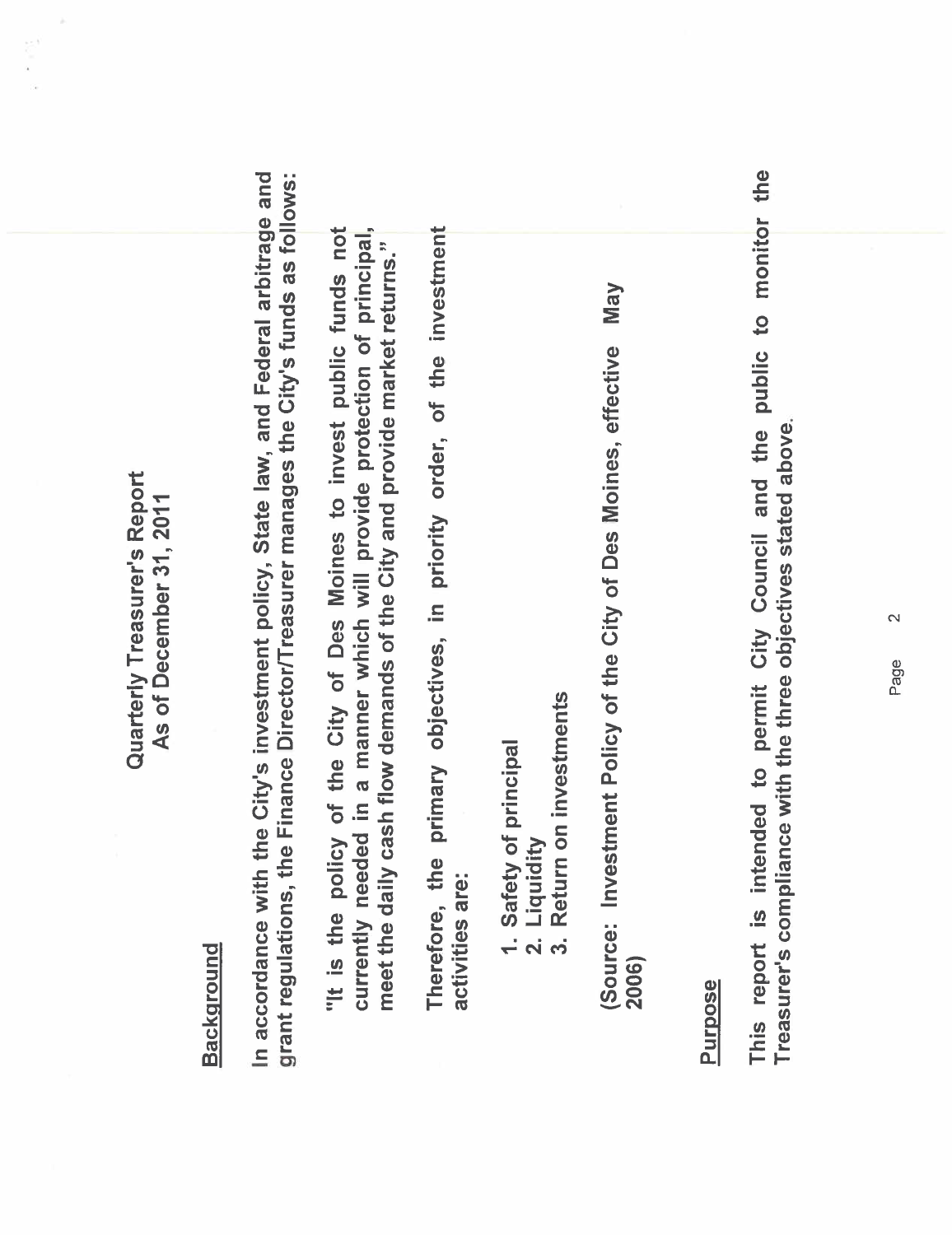### Safety of Principal Safety of Principal

"Investment Definitions") provide information with which to assess the safety of the The first two pages of the report (pie graph of "Portfolio Composition" and The first two pages of the report (pie graph of "Portfolio Composition" and "Investment Definitions") provide information with which to assess the safety of the City's principal. City's principaL.

As of December 31, 36.1 percent of the \$172.6 million total portfolio was invested in U.S. government agency securities (Federal Home Loan Bank, Federal Home Loan Mortgage Corporation, Federal National Mortgage Association, and Farm Credit Government. 32.8 percent of the portfolio was invested in certificates of deposit Administration), which are backed by the implied or moral obligation of the U.S. Mortgage Corporation, Federal National Mortgage Association, and Farm Credit Government. 32.8 percent of the portfolio was invested in certificates of deposit As of December 31, 36.1 percent of the \$172.6 millon total portfolio was invested in U.S. government agency securities (Federal Home Loan Bank, Federal Home Loan Administration), which are backed by the implied or moral obligation of the U.S. issued by lowa banks that have the backing of the State Sinking Fund issued by Iowa banks that have the backing of the State Sinking Fund

## **Liquidity**

and and investments contain the City's day-to-day operating funds. These investments are relatively short-term, to reflect their needed availability. This is apparent at the bottom of the report labeled "Pooled Portfolio Detail." The column labeled "Days-Purchase to Maturity" shows this \$152.2 million portion of the portfolio to have an average of the report labeled "Pooled Portfolio DetaiL" The column labeled "Days-Purchase to Maturity" shows this \$152.2 millon portion of the portfolio to have an average The City's portfolio is divided into two major categories: pooled cash and investments, and non-pooled cash and investments. The pooled cash and investments contain the City's day-to-day operating funds. These investments are relatively short-term, to reflect their needed availability. This is apparent at the bottom cash cash The pooled The City's portfolio is divided into two major categories: pooled investments, and non-pooled cash and investments. maturity of 187 days. maturity of 187 days.

sinking funds for enterprises like the Airport, Sewer System, and Parking System, are This category contains investments purchased specifically for, and earning interest for only, a particular fund. Bond proceeds, debt service reserve funds, and bond the main components of non-pooled cash and investments. The permanent cemetery The other major category of the City's portfolio is non-pooled cash and investments. This category contains investments purchased specifically for, and earning interest for only, a particular fund. Bond proceeds, debt service reserve funds, and bond sinking funds for enterprises like the Airport, Sewer System, and Parking System, are the main components of non-pooled cash and investments. The permanent cemetery The other major category of the City's portfolio is non-pooled cash and investments.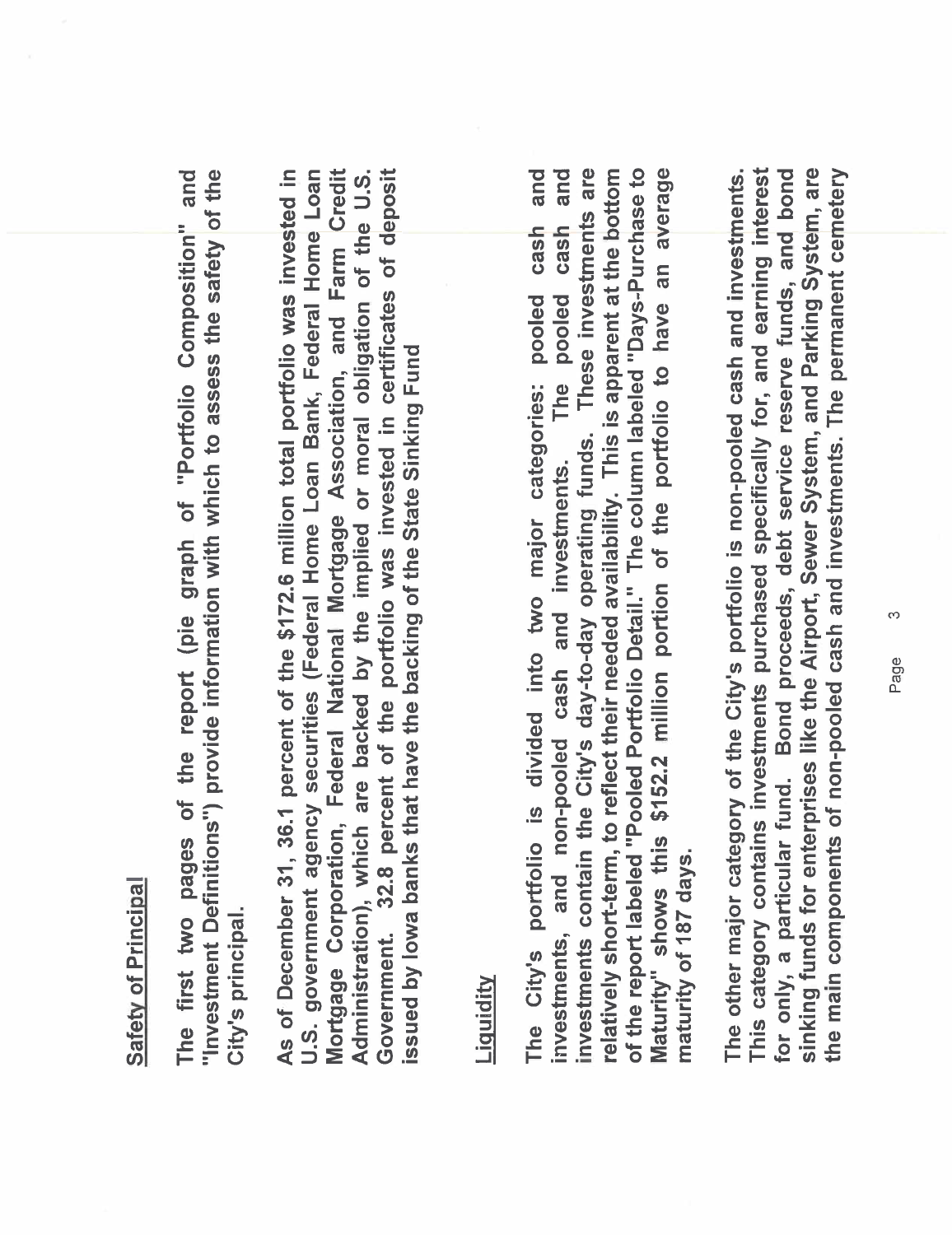in the preceding paragraph. The last line on the second page of the report labeled "Non-Pooled Portfolio Detail" reveals that the average maturity of the \$20.3 million of **These** preceding paragraph. The last line on the second page of the report labeled "Non- Pooled Portolio Detail" reveals that the average maturity of the \$20.3 milion of maintenance fund and special assessments are also included in this category. These investments are much longer term than the pooled category described in the maintenance fund and special assessments are also included in this category. investments are much longer term than the pooled category described investments in this category is 341 days. investments in this category is 341 days.

# Return on investments Return on investments

cash and investments portfolio yield and the non-pooled cash and investments The final two pages of this report are line graphs showing, respectively, the pooled The final two pages of this report are line graphs showing, respectively, the pooled cash and investments portolio yield and the non-pooled cash and investments portfolio yield—both for fifteen months, and both compared with two benchmarks. portfolio yield-both for fifteen months, and both compared with two benchmarks.

For the pooled portfolio, with its current average maturity of 187 days, the two benchmarks displayed are the 180-day Treasury bill and the one-year Treasury note. For the non-pooled portfolio, with its current average maturity of 341 days, the two benchmarks displayed are the two-year Treasury note and the three-year Treasury benchmarks displayed are the two-year Treasury note and the three-year Treasury For the pooled portfolio, with its current average maturity of 187 days, the two benchmarks displayed are the 180-day Treasury bill and the one-year Treasury note. For the non-pooled portfolio, with its current average maturity of 341 days, the two note yields.

portfolio will probably not go up as fast as the benchmark. Conversely, in times of Generally, because the City uses a "buy-and-hold" approach to investing, the portfolio yields will lag the market. Thus, in times of rising interest rates the yield on the City's declining interest rates, the yield on the City's portfolio will probably not go down as portfolio will probably not go up as fast as the benchmark. Conversely, in times of Generally, because the City uses a "buy-and-hold" approach to investing, the portfolio yields wil lag the market. Thus, in times of rising interest rates the yield on the City's declining interest rates, the yield on the City's portfolio wil probably not go down as ast as the benchmark. fast as the benchmark.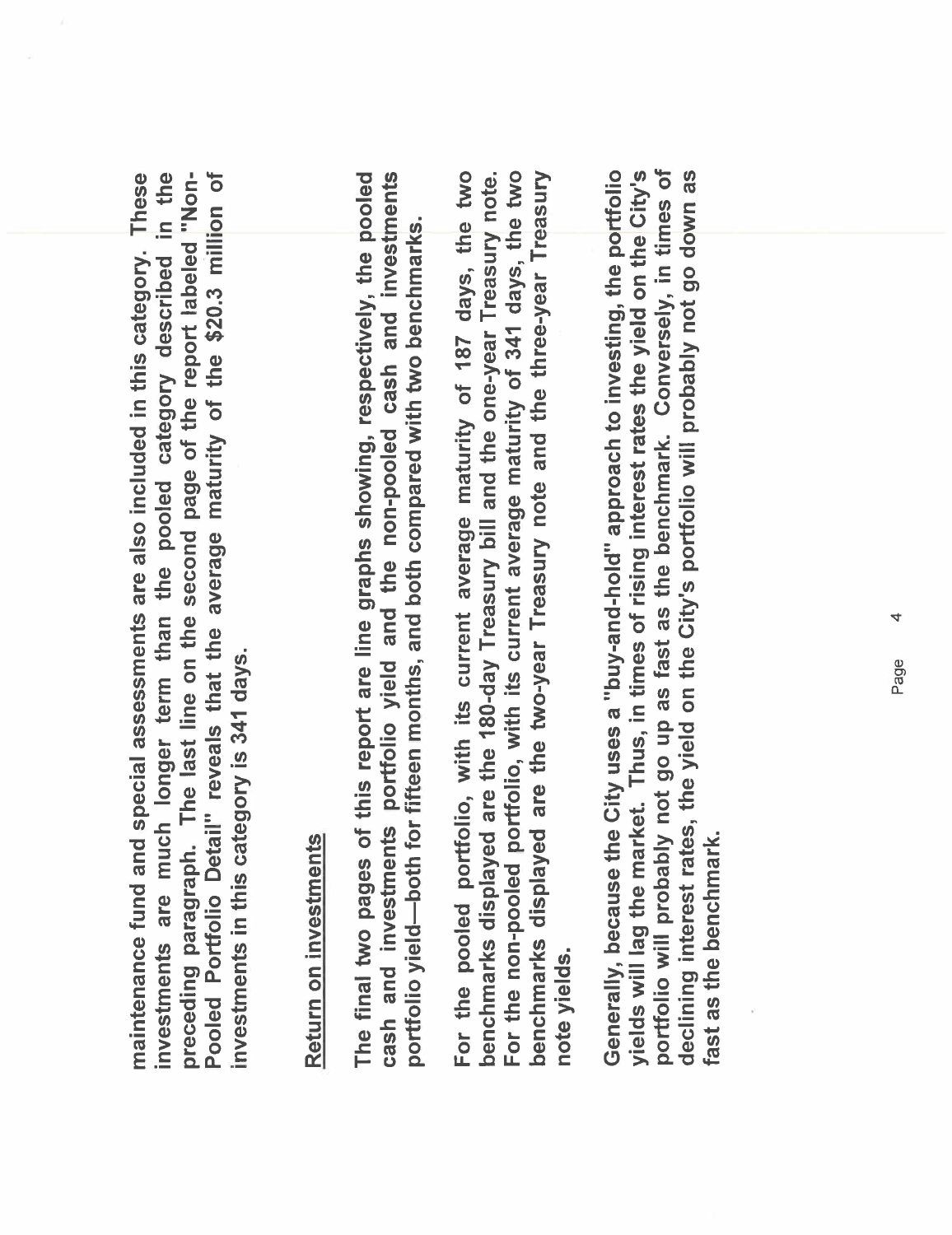| E      |
|--------|
| ١<br>٠ |
|        |
| Į<br>ı |
|        |
|        |
|        |
|        |
|        |
|        |
|        |
|        |
|        |
|        |
|        |
|        |
|        |
|        |

# Government Treasuries Government Treasuries

Treasury Notes: Intermediate term coupon bearing U.S. Treasury Securities having initial maturities Treasury Notes: Intermediate term coupon bearing U.S. Treasury Securities having initial maturities of from 1-10 years. Backed by full faith and credit of the U.S. Government. of from 1-10 years. Backed by full faith and credit of the U.S. Government.

# **Government Agencies** Government Agencies

FNMA (Federal National Mortgage Association): Conventional mortgages that are financed by the sale of corporate obligations (debentures and short-term notes) to private investors. Backed by FNMA (Federal National Mortgage Association): Conventional mortgages that are financed by the sale of corporate obligations (debentures and short-term notes) to private investors. Backed by moral or implied obligation of the U.S. Government. moral or implied obligation of the U.S. Government.

FHLMC (Federal Home Loan Mortgage Corporation): Established to help maintain the availability of mortgage credit for residential housing. Participation is in the conventional loan market. Backed by FHLMC (Federal Home Loan Mortgage Corporation): Established to help maintain the availability of mortgage credit for residential housing. Participation is in the conventional loan market. Backed by moral or implied obligation of U.S. Government. moral or implied obligation of U.S. Government. FHLB (Federal Home Loan Banks): The institution that regulates lending to savings and loan FHLB (Federal Home Loan Banks): The institution that regulates lending to savings and loan associations. Backed by a moral or implied obligation of the U.S. Government. associations. Backed by a moral or implied obligation of the U.S. Government. FFC (Federal Farm Credits): Supports agricultural loans. Backed by moral or implied obligation of FFC (Federal Farm Credits): Supports agricultural loans. .Backed by moral or implied obligation of the U.S. Government. the U.S. Government.

obligations, commercial paper, and banker's acceptances. Average maturities of fund assets are <u>Other</u><br>Money Market Fund: A form of mutual fund that restricts investments to relatively safe, relatively short-term instruments. Typical money market funds may invest in short-term U.S. government Money Market Fund: A form of mutual fund that restricts investments to relatively safe, relatively short-term instruments. Typical money market funds may invest in short-term U.S. government obligations, commercial paper, and banker's acceptances. Average maturities of fund assets are typically 14 to 28 days. typically 14 to 28 days.

Certificate of Deposit: A time deposit with a specific maturity evidenced by a certificate. Insured by Certificate of Deposit: A time deposit with a specific maturity evidenced by a certificate. Insured by the Federal Deposit Insurance Corporation (FDIC) for \$250,000. the Federal Deposit Insurance Corporation (FDIC) for \$250,000.

Commercial Paper: An unsecured promissory note with a fixed maturity of no more than 270 days. Commercial Paper: An unsecured promissory note with a fixed maturity of no more than 270 days. Primarily used by large corporations to finance short-term debt. Primarily used by large corporations to finance short-term debt.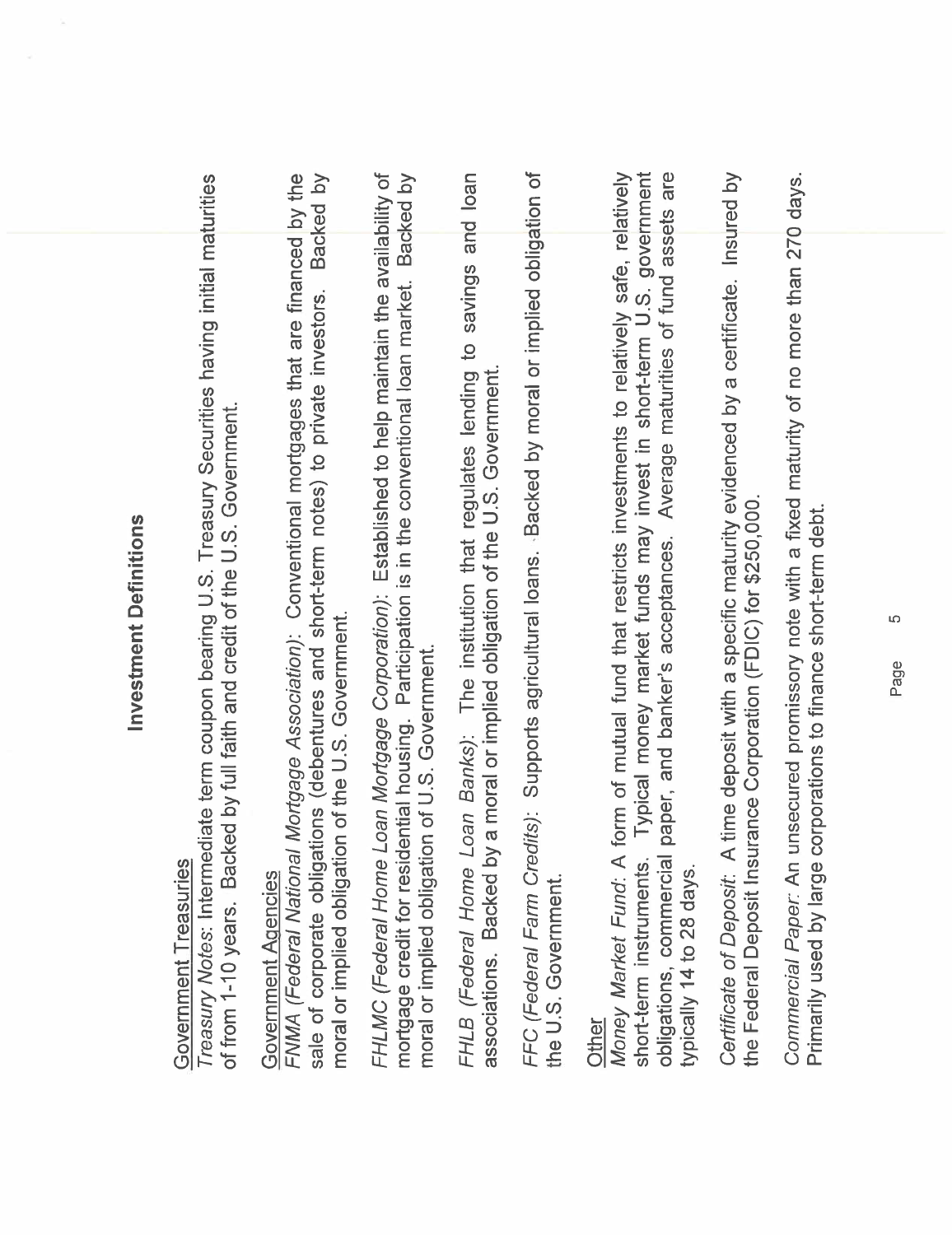

City of Des Moines, Iowa City of Des Moines, Iowa

Page 6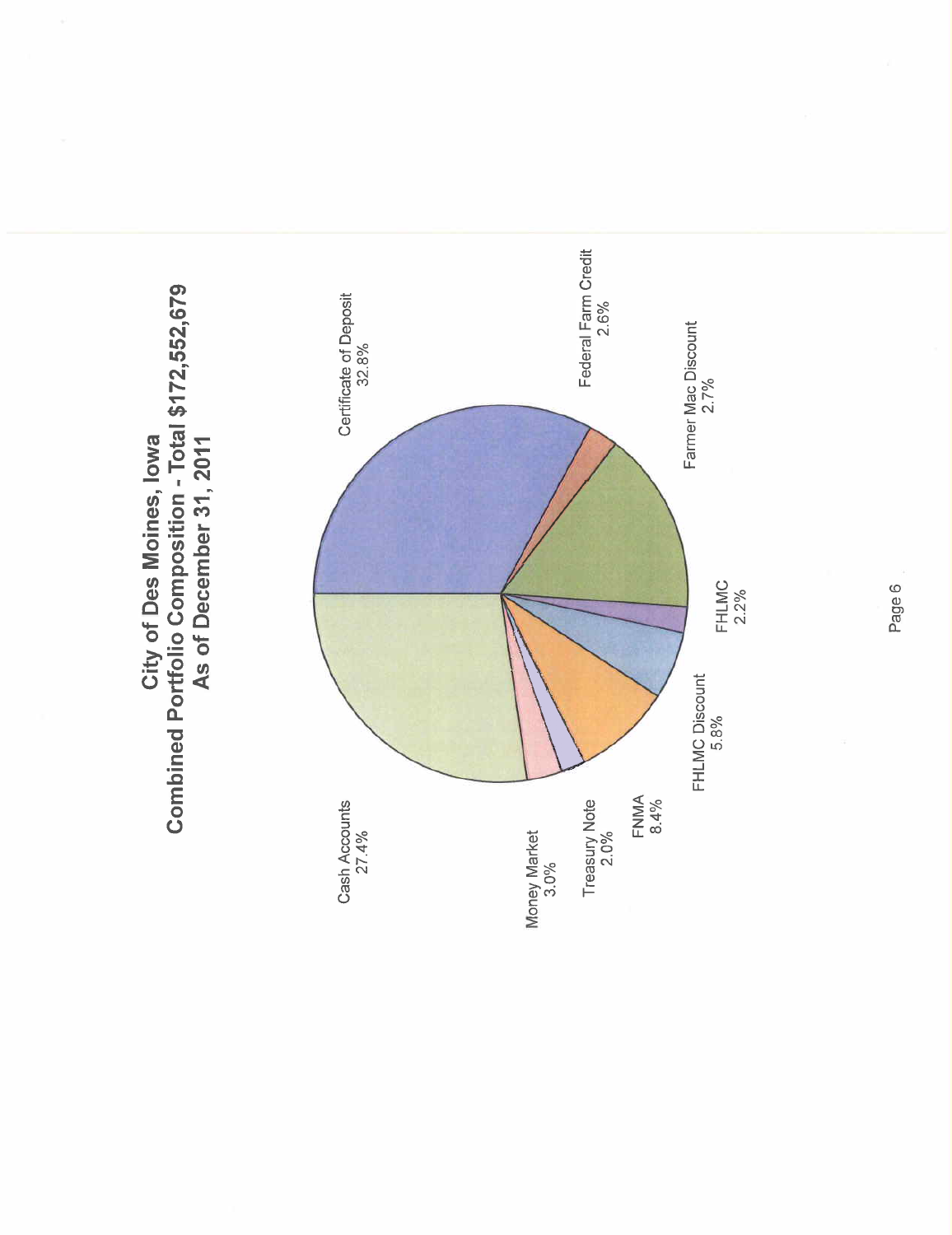|                                              |                                                  |                                                  |                                              |                        |                         | Non-Pooled Portfolio Detail<br>As of December 31, 2011 |                            |                                              |                                              |                                    |                                              |
|----------------------------------------------|--------------------------------------------------|--------------------------------------------------|----------------------------------------------|------------------------|-------------------------|--------------------------------------------------------|----------------------------|----------------------------------------------|----------------------------------------------|------------------------------------|----------------------------------------------|
| CUSIP                                        | <b>Number</b><br><b>Invest</b>                   | Description<br>Security                          | Issuer                                       | Purchase<br>Date       | Maturity<br>Date        | Days-Purchase<br><b>To Maturity</b>                    | Yield                      | Original<br>Cost                             | Par Value<br>Ending                          | <b>To Maturity</b><br>Earnings     | Market Value<br>Current                      |
| Certificate of Deposit Total                 | 11-0093<br>11-0092                               | Certificate of Deposit<br>Certificate of Deposit | Bank of America<br>West Bank                 | 6/3/2011<br>6/14/2011  | 6/14/2012<br>9/20/2012  | 366<br>475<br>421                                      | 0.3300<br>0.5000<br>04150  | 1,404,000.00<br>1,000,000.00<br>2,404,000.00 | 1,404,000.00<br>1,000,000.00<br>2,404,000.00 | 11,137,18<br>4,640.17<br>6,497.01  | 2,404,000.00<br>1,404,000.00<br>1,000,000.00 |
| Federal Farm Credit Total<br>31331JPZ0       | 11-0081                                          | Federal Farm Credit                              | FTN Financial                                | 4/29/2011              | 6/4/2012                | 402<br>402                                             | 0.2965<br>0.2965           | 1,007,700.00<br>1,007,700.00                 | 1,000,000.00<br>1,000,000.00                 | 3,272.22<br>3,272.22               | 1,003,650.00<br>1,003,650.00                 |
| 3133XWX87<br>313375NC7<br>FHLB Total         | 12-0009<br>12-0012                               | <b>FHLB</b><br><b>FHLB</b>                       | stit.<br>Wells Fargo In<br>FTN Financial     | 9/19/2011<br>9/30/2011 | 3/8/2013<br>3/19/2013   | 536<br>536<br>536                                      | 0.2996<br>0.3292<br>0.3587 | 1,000,825.00<br>5,322,105.50<br>4,321,280.50 | 980,000.00<br>5,305,000.00<br>4,325,000.00   | 4,375.97<br>22,785.54<br>27,161.51 | 4,324,524.25<br>5,320,047,45<br>995,523.20   |
| FHLMC Total<br>3137EACP2<br>3128X9D80        | $11 - 0023$<br>11-0082                           | FHLMC<br>FHLMC                                   | stit<br>FTN Financial<br>Wells Fargo In      | 10/27/2010<br>5/5/2011 | 4/25/2012<br>11/30/2012 | 546<br>575<br>561                                      | 0.3828<br>0.4345<br>0.4087 | 1,011,050.00<br>2,859,329.50<br>1,848,279.50 | 1,000,000.00<br>,850,000.00<br>2,850,000.00  | 5,762.50<br>12,608.52<br>18,371.02 | 1,003,220.00<br>1,853,607.50<br>2,856,827.50 |
| 31398AK50<br>31398AE24<br>FNMA Total         | 11-0026<br>12-0005                               | FNMA<br>FNMA                                     | Cantor Fitzgerald<br>Great Pacific           | 11/8/2010<br>8/2/2011  | 3/30/2012<br>2/22/2013  | 508<br>539<br>570                                      | 0.2747<br>0.3174<br>0.3601 | 505,600.00<br>1,430,156.00<br>1,935,756.00   | 500,000.00<br>400,000.00<br>1,900,000.00     | 1,930.00<br>7,955.11<br>9,885.11   | 501,135.00<br>1,423,002.00<br>1,924,137.00   |
| Money Market Total<br>140320300<br>140324880 | Stormwater 2010F<br>Swartzell Trust              | Money Market<br>Money Market                     | Goldman Sachs<br>Goldman Sachs               | Daily<br>Daily         | Daily<br>Daily          | $\overline{\phantom{0}}$                               | 0.0100<br>0.0100<br>0.0100 | 357,117.00<br>1,924,880.53<br>2,281,997.53   | 357,117.00<br>1.924,880.53<br>2,281,997.53   | ≸<br>$\frac{1}{2}$<br>NA           | 357,117.00<br>1,924,880.53<br>2,281,997.53   |
| 1356872                                      | Crivaro                                          | Cash Account                                     | <b>Bankers Trust</b>                         | Daily                  | <b>Daily</b>            |                                                        | 0.1070                     | 1,510.84                                     | 1,510.84                                     | $\frac{4}{2}$                      | 1,510.84                                     |
| 1357052<br>1395797                           | CDBG Loan Repayr Cash Account<br>Parking Sinking | Cash Account                                     | <b>Bankers Trust</b><br>Bankers Trust        | Daily<br>Daily         | Daily<br>Daily          |                                                        | 0.1070<br>0.1070           | 58,834.10<br>523,042.71                      | 58,834.10<br>523,042.71                      | $\frac{1}{2}$<br>$\leq$            | 58,834.10<br>523,042.71                      |
| 1566815<br>1395839                           | Disaster Recovery<br>Sewer Sinking               | Cash Account<br>Cash Account                     | <b>Bankers Trust</b><br><b>Bankers Trust</b> | Daily<br>Daily         | Daily<br>Daily          |                                                        | 0.1070<br>0.1070           | 21,105.70<br>1,994,182.49                    | 21,105.70<br>1,994,182.49                    | $\frac{1}{2}$<br>NIA               | 21,105.70<br>1,994,182.49                    |
| 1566879<br>1567298                           | Stormwater Sinking<br>Perm Cem Maint             | Cash Account<br>Cash Account                     | Bankers Trust<br><b>Bankers Trust</b>        | Daily<br>Daily         | Daily<br>Daily          |                                                        | 0.1070<br>0.1070           | 250,052.72<br>,663,680.87                    | 250,052.72<br>1,663,680.87                   | $\frac{1}{2}$<br>$\leq$            | 250,052.72<br>1,663,680.87                   |
| 26824                                        | Riverpoint West                                  | Cash Account                                     | <b>Bankers Trust</b>                         | Daily                  | $\sum_{i=1}^{n}$        |                                                        | 0.1070                     | 4,019.92                                     | 4,019.92                                     | NA                                 | 4,019.92                                     |
| Cash Account Total                           |                                                  |                                                  |                                              |                        |                         | ۳                                                      | 0.1070                     | 4,516,429.35                                 | 4,516,429.35                                 | $\frac{1}{2}$                      | 4,516,429.35                                 |
| Investment Total                             |                                                  |                                                  |                                              |                        |                         | 341                                                    | 0.2687                     | 20,327,317.88                                | 20,257,426.88                                | 69,827.04                          | 20,307,088.83                                |

City of Des Moines

Page 7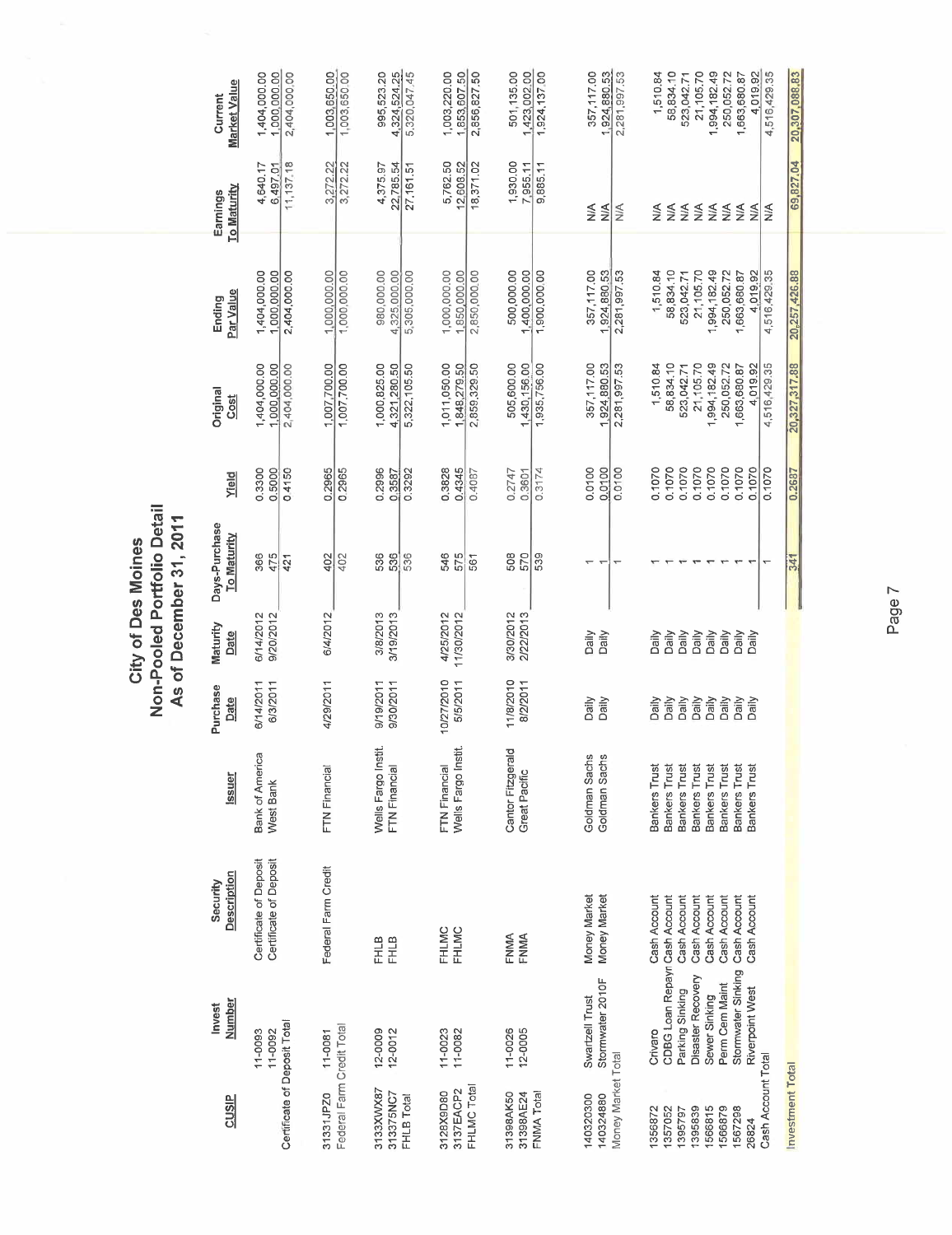|                                                                                                       | Invest                                                                                                 | Security                                                                                                                                                                                                                           |                                                                                                                                                                            | Purchase                                                                                                          | Maturity                                                                                                   | Days-Purchase                                                                              |                                                                       |                                                                                                                                                   |                                                                                                                                                      |                                                                                                              |                                                                                                                                                          |
|-------------------------------------------------------------------------------------------------------|--------------------------------------------------------------------------------------------------------|------------------------------------------------------------------------------------------------------------------------------------------------------------------------------------------------------------------------------------|----------------------------------------------------------------------------------------------------------------------------------------------------------------------------|-------------------------------------------------------------------------------------------------------------------|------------------------------------------------------------------------------------------------------------|--------------------------------------------------------------------------------------------|-----------------------------------------------------------------------|---------------------------------------------------------------------------------------------------------------------------------------------------|------------------------------------------------------------------------------------------------------------------------------------------------------|--------------------------------------------------------------------------------------------------------------|----------------------------------------------------------------------------------------------------------------------------------------------------------|
| <b>CUSIP</b>                                                                                          | Number<br>12-0025<br>12-0026<br>12-0028<br>$11 - 0100$<br>$12 - 0016$<br>12-0022<br>12-0023<br>12-0027 | Certificate of Deposit<br>Certificate of Deposit<br>Certificate of Deposit<br>Certificate of Deposit<br>Certificate of Deposit<br>Certificate of Deposit<br>Certificate of Deposit<br>Certificate of Deposit<br><b>Description</b> | <b>Issuer</b><br>Wells Fargo Bank<br>Wells Fargo Bank<br>Wells Fargo Bank<br>Wells Fargo Bank<br>Wells Fargo Bank<br>Bank of America<br>Bank of America<br>Bank of America | 11/15/2011<br>11/15/2011<br>11/15/2011<br>11/23/2011<br>10/12/2011<br>6/27/2011<br>11/2/2011<br>11/2/2011<br>Date | 1/21/2012<br>1/27/2012<br>2/10/2012<br>3/28/2012<br>5/31/2012<br>1/13/2012<br>2/3/2012<br>1/6/2012<br>Date | To_Maturity<br>275<br>232<br>79<br>73<br>$^{\circ}_{\infty}$<br>65<br>$\overline{r}$<br>67 | 0.05<br>0.05<br>0.05<br>0.08<br>0.05<br>0.08<br>0.18<br>0.17<br>Yield | 4,000,000.00<br>4,000,000.00<br>4,000,000.00<br>4,000,000.00<br>4,000,000.00<br>4,000,000.00<br>6,500,000.00<br>20,000,000.00<br>Original<br>Cost | 4,000,000.00<br>4,000,000.00<br>4,000,000.00<br>4,000,000.00<br>4,000,000.00<br>6,500,000.00<br>20,000,000.00<br>4,000,000.00<br>Par Value<br>Ending | 700.58<br>8,807.45<br>356.10<br>394.35<br>366.82<br>691.64<br>21,572.53<br>399.61<br>To Maturity<br>Earnings | 6,500,000.00<br>4,000,000.00<br>4,000,000.00<br>4,000,000.00<br>4,000,000.00<br>4,000,000.00<br>20,000,000.00<br>4,000,000.00<br>Market Value<br>Current |
| Certificate of Deposit Total                                                                          | 11-0093                                                                                                | Certificate of Deposit                                                                                                                                                                                                             | Bank of America                                                                                                                                                            | 6/14/2011                                                                                                         | 6/14/2012                                                                                                  | 366<br>145                                                                                 | 0.12<br>0.33                                                          | 3.596.000.00<br>54,096,000.00                                                                                                                     | 54,096,000.00<br>3,596,000.00                                                                                                                        | 11,884.66<br>45, 173.74                                                                                      | 3,596,000.00<br>54,096,000.00                                                                                                                            |
| Federal Farm Credit Total<br>31331KDM9<br>31331KEN6<br>31331KCS7                                      | 11-0058<br>11-0064<br>12-0004                                                                          | Federal Farm Credit<br>Federal Farm Credit<br>Federal Farm Credit                                                                                                                                                                  | Great Pacific<br>Piper Jaffray<br>Piper Jaffray                                                                                                                            | 3/23/2011<br>3/9/2011<br>8/2/2011                                                                                 | 3/16/2012<br>8/22/2012<br>3/9/2012                                                                         | 359<br>366<br>370<br>386                                                                   | 0.28<br>0.25<br>0.27<br>0.27                                          | 2,000,110.00<br>400,000.00<br>1,003,690.00<br>3,403,800.00                                                                                        | 400,000.00<br>2,000,000.00<br>1,000,000.00<br>3,400,000.00                                                                                           | 2,450.00<br>22,567.08<br>2,643.33<br>27,660.41                                                               | 1,100,640.00<br>1.002,300.00<br>400,116.00<br>2,503,056.00                                                                                               |
| 8133XUYM9<br>3133MNVV0<br>313374CM0<br>3133XW7L7<br>3133XUK93<br>313372SP0<br>3133XLEA7<br>FHLB Total | 11-0060<br>11-0096<br>$11 - 0103$<br>$11 - 0104$<br>$12 - 0011$<br>11-0077<br>$11 - 0101$              | FHLB<br>FHLB<br><b>FHLB</b><br><b>FHLB</b><br><b>FHLB</b><br><b>FHLB</b><br><b>FHLB</b>                                                                                                                                            | Brokerage<br>Wells Fargo Instit<br><b>FTN Financial</b><br>FTN Financial<br>FTN Financial<br>FTN Financial<br>FTN Financial<br>Piper Jaffray                               | 6/28/2011<br>6/28/2011<br>4/19/2011<br>3/11/2011<br>6/22/2011<br>9/30/2011<br>6/28/2011                           | 5/15/2012<br>6/14/2012<br>9/14/2012<br>1/16/2013<br>2/22/2012<br>3/21/2012<br>6/8/2012                     | 376<br>328<br>252<br>352<br>444<br>568<br>309<br>376                                       | 0.24<br>0.28<br>0.20<br>0.24<br>0.30<br>0.36<br>0.26<br>0.21          | 4,408,560.00<br>2,751,842.50<br>1,012,470.00<br>5,248,150.00<br>517,790.94<br>4,994,250.00<br>3,052,620.00<br>21,985,683,44                       | 5,000,000.00<br>2,750,000.00<br>1,000,000.00<br>500,000.00<br>5,000,000.00<br>4,320,000.00<br>3,000,000.00<br>21,570,000.00                          | 9,801.39<br>722.95<br>16,080.00<br>11,756.94<br>17,130.00<br>5,564.17<br>2,946.67<br>64,002.12               | 4,372,790.40<br>1,002,770.00<br>5,103,350.00<br>511,265.00<br>4,999,450.00<br>3,037,260.00<br>21,777,627.90<br>2,750,742.50                              |
| FHLMC Disc Total<br>FHLMC Total<br>3134G1VG6<br>313396XN8                                             | $12 - 0015$<br>$12 - 0017$                                                                             | FHLMC Discount Note<br>FHLMC                                                                                                                                                                                                       | Brokerage<br>Wells Fargo Instit.<br>Great Pacific                                                                                                                          | 10/12/2011                                                                                                        | 10/14/2011 10/30/2012<br>5/31/2012                                                                         | 382<br>382<br>232<br>232                                                                   | 0.20<br>0.10<br>0.20<br>0.10                                          | 1.004.430.00<br>1,004,430.00<br>9,993,555.56<br>9,993,555.56                                                                                      | 1,000,000.00<br>1,000,000.00<br>10,000,000.00<br>10,000,000.00                                                                                       | 3,107.78<br>3,107.78<br>6,444.44<br>6,444.44                                                                 | 9,999,200.00<br>1.003,420.00<br>1,003,420.00<br>9,999,200.00                                                                                             |
| 31398AK50<br>31398AH54<br>31398AHZ8<br>FNMA Total<br>31398AT77                                        | 11-0026<br>11-0102<br>11-0067<br>12-0014                                                               | FNMA<br>FNMA<br>FNMA<br>FNMA                                                                                                                                                                                                       | RBC Dain Raucher<br>Cantor Fitzgerald<br>FTN Financial<br>Great Pacific                                                                                                    | 11/8/2010<br>3/29/2011<br>6/28/2011<br>10/5/2011                                                                  | 11/19/2012<br>7/30/2012<br>3/30/2012<br>4/4/2012                                                           | 398<br>508<br>372<br>422<br>411                                                            | 0.32<br>0.27<br>0.27<br>0.25<br>0.28                                  | 505,600.00<br>2,985,488.15<br>6,055,800.00<br>12,698,058.15<br>3,151,170.00                                                                       | 500,000.00<br>6,000,000.00<br>2,965,000.00<br>3,000,000.00<br>12,465,000.00                                                                          | 4,730.00<br>9,573.66<br>17,700.00<br>72,730.33<br>40,726.67                                                  | 6,032,220.00<br>501,135.00<br>2,971,819.50<br>3,119,190.00<br>12,624,364.50                                                                              |
| <b>Treasury Note Total</b><br>912828NB2                                                               | 11-0078                                                                                                | Treasury Note                                                                                                                                                                                                                      | Great Pacific                                                                                                                                                              | 4/19/2011                                                                                                         | 4/30/2012                                                                                                  | 377<br>377                                                                                 | 0.03<br>0.03                                                          | 3,526,670.00<br>3,526,670.00                                                                                                                      | 3,500,000.00<br>3,500,000.00                                                                                                                         | 9.393.54<br>9,393.54                                                                                         | 3,510,955.00<br>3,510,955.00                                                                                                                             |

Page 8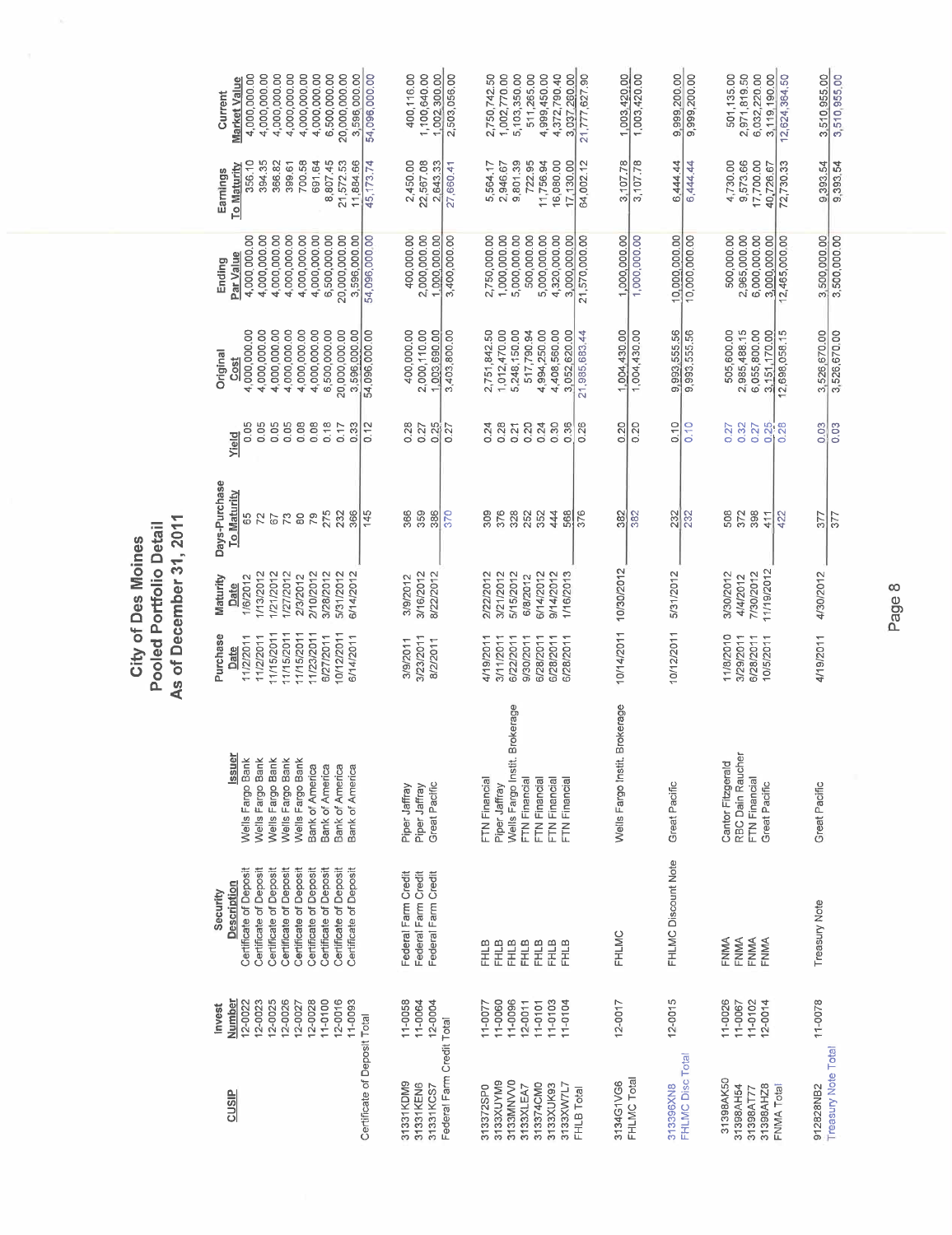|                                                                                                                                                                                                                         |                                                                                                                              |                                                                                                                                                           | As of December 31, 2011<br>Pooled Portfolio Detail |                                                                                                                                                                                                                                                                                                                                                                                                              |                                     |                                                                                      |                                                                                                                   |                                                                                                                    |                                      |                                                                                                                   |
|-------------------------------------------------------------------------------------------------------------------------------------------------------------------------------------------------------------------------|------------------------------------------------------------------------------------------------------------------------------|-----------------------------------------------------------------------------------------------------------------------------------------------------------|----------------------------------------------------|--------------------------------------------------------------------------------------------------------------------------------------------------------------------------------------------------------------------------------------------------------------------------------------------------------------------------------------------------------------------------------------------------------------|-------------------------------------|--------------------------------------------------------------------------------------|-------------------------------------------------------------------------------------------------------------------|--------------------------------------------------------------------------------------------------------------------|--------------------------------------|-------------------------------------------------------------------------------------------------------------------|
| <b>Number</b><br>Invest<br><b>CUSIP</b>                                                                                                                                                                                 | Description<br>Security                                                                                                      | <b>Issuer</b>                                                                                                                                             | Purchase<br>Date                                   | Maturity<br>Date                                                                                                                                                                                                                                                                                                                                                                                             | Days-Purchase<br><b>To Maturity</b> | Yield                                                                                | Original<br>Cost                                                                                                  | Par Value<br>Ending                                                                                                | To Maturity<br>Earnings              | <b>Market Value</b><br>Current                                                                                    |
| 140322413 2005B GO<br>140320243 General<br>Money Market Total                                                                                                                                                           | Money Market<br>Money Market                                                                                                 | Goldman Sachs<br>Goldman Sachs                                                                                                                            | Daily<br>Daily                                     | Daily<br>Daily                                                                                                                                                                                                                                                                                                                                                                                               |                                     | 0.01<br>δ<br>ο<br>5<br>D.D                                                           | 2,892,112.56<br>2,932,112.56<br>40,000.00                                                                         | 40,000.00<br>2,892,112.56<br>2,932,112.56                                                                          | $\frac{1}{2}$<br>N/A<br>MA           | 40,000.00<br>2,892,112.56<br>2,932,112,56                                                                         |
| 23523 Trust & Agency<br>1117290 Parking Meters<br>139578 Sper America Pools<br>139578 Sper America Pools<br>12493 Parking Ramps<br>72001 Airport Parking<br>Park & Ride<br>23450 General<br>Cash Account Total<br>23515 | Cash Account<br>Cash Account<br>Cash Account<br>Cash Account<br>Cash Account<br>Cash Account<br>Cash Account<br>Cash Account | <b>Bankers Trust</b><br>Bankers Trust<br>Bankers Trust<br>Bankers Trust<br><b>Bankers Trust</b><br><b>Bankers Trust</b><br>Bankers Trust<br>Bankers Trust | Daily<br>Daily                                     | $\begin{array}{l} \displaystyle \frac{\partial \phi}{\partial t} = \frac{\partial \phi}{\partial t} \frac{\partial \phi}{\partial t} = \frac{\partial \phi}{\partial t} \frac{\partial \phi}{\partial t} = 0 \\ \displaystyle \frac{\partial \phi}{\partial t} = 0 \\ \displaystyle \frac{\partial \phi}{\partial t} = 0 \\ \displaystyle \frac{\partial \phi}{\partial t} = 0 \end{array}$<br>$\frac{1}{2}$ |                                     | 0.1070<br>0.1070<br>0.1070<br>0.1070<br>0.1070<br>0.1070<br>0.1070<br>0.1070<br>0.11 | 42,585,051.36<br>40,464,092.49<br>89,306.99<br>123,359.32<br>1,104,021.12<br>509,862.30<br>3,979.07<br>290,430.07 | 42,585,051.36<br>89,306.99<br>40,464,092.49<br>1,104,021.12<br>509,862.30<br>3,979.07<br>290,430.07<br>123, 359.32 | <b>SZŽŽŽŽŽ</b><br>$\frac{4}{2}$<br>₹ | 42,585,051.36<br>40,464,092.49<br>89,306.99<br>123,359.32<br>1,104,021.12<br>509,862.30<br>3,979.07<br>290,430.07 |
| Investment Total                                                                                                                                                                                                        |                                                                                                                              |                                                                                                                                                           |                                                    |                                                                                                                                                                                                                                                                                                                                                                                                              | <b>187</b>                          | 0.1532                                                                               | 152,225,361.07                                                                                                    | 151,548,163.92                                                                                                     |                                      | 228,512.36 151,031.787.32                                                                                         |

City of Des Moines